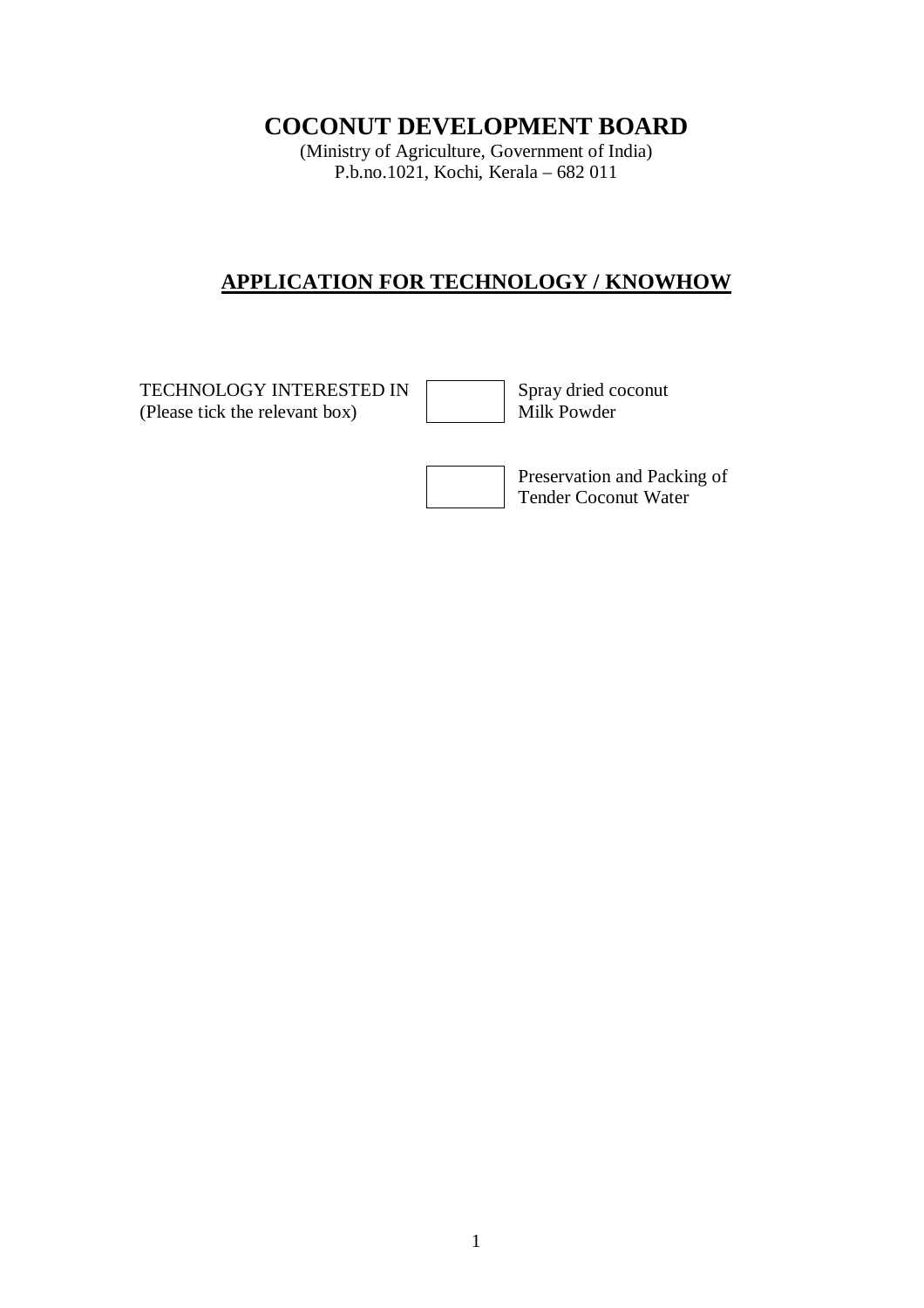#### 1 COMPANY

#### 1.1 Name of the firm

- 1.2 Constitution Proprietary / Partnership /
- 1.3 Name of the business house / group to which the unit belongs
- 1.4 Registration No. (As given by the District Industries Centre / Directorate of Industries) (Please enclose copy to certificate)
- 1.5 Date of incorporation / Commencement of Business
- 1.6 Business Address with Telephone, Telex, Fax No., Email, Website, etc.
- 1.6.1 Registered Office
- 1.6.2 Administrative Office
- 1.6.3 Factory Existing
	- Proposed

#### 2 MANAGEMENT

- 2.1 Background of the Proprietor / Partners / Promoters / Directors (Please furnish information for each person as per Annexure  $-1$ )
- 2.2 Brief history of the unit including previous changes in management if any, and modernisation / expansion schemes implemented in the past

 (Please strike out Private Limited / Public Limited Which are not applicable) – Concern / Cooperative Society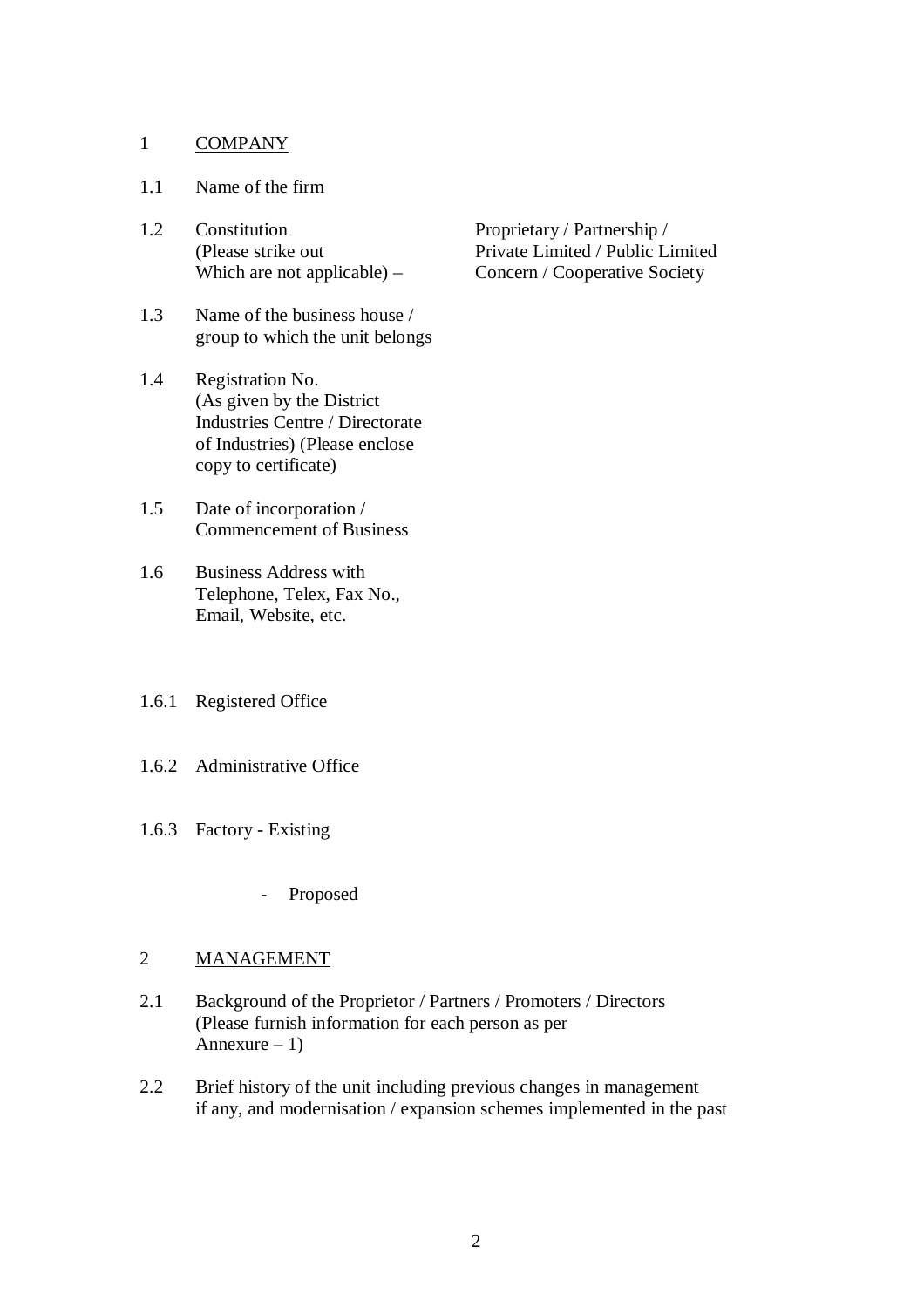## 3 BUSINESS ACTIVITY

- 3.1 Description of the Industrial Activity
- 3.2 Existing
- 3.3 Proposed

### 4 PROJECT FINANCING

4.1 How the Activity was financed so far (to be filled up in case of existing unit only)

| Source | Security   | Rate of  | Repay - | Present       | Amount         | Purpose   |
|--------|------------|----------|---------|---------------|----------------|-----------|
| of     | including  | interest | ment    | liabilit -    | of             | for which |
| Funds  | collateral |          | per     | ies as        | Default        | loan      |
| $(*)$  | if any     |          | month   | <sub>on</sub> | $(i$ f any $)$ | taken     |
|        |            |          |         |               |                |           |
|        |            |          |         |               |                |           |
|        |            |          |         |               |                |           |
|        |            |          |         |               |                |           |
|        |            |          |         |               |                |           |
|        |            |          |         |               |                |           |
|        |            |          |         |               |                |           |
|        |            |          |         |               |                |           |

(\*) Indicate sources of funds with name & address, e.g. banks / financial institution / others (specify)

## 4.2 Arrears in Statutory Payments (if any)

- a) Income Tax
- b) Sales Tax
- c) Provident Fund
- d) Employees State Insurance Corporation
- e) Other ( specify )
- 4.3 Contingent liabilities ( if any )

## 4.4 Past performance ( in case of existing units )

| Particulars<br>capacity utilization | Last year | Year | Last but One   Last but Two Year |
|-------------------------------------|-----------|------|----------------------------------|
| Turnover                            |           |      |                                  |
| Net Profit                          |           |      |                                  |
| <b>Retained Profit</b>              |           |      |                                  |

## 4.5 Monthly turnover for last twelve months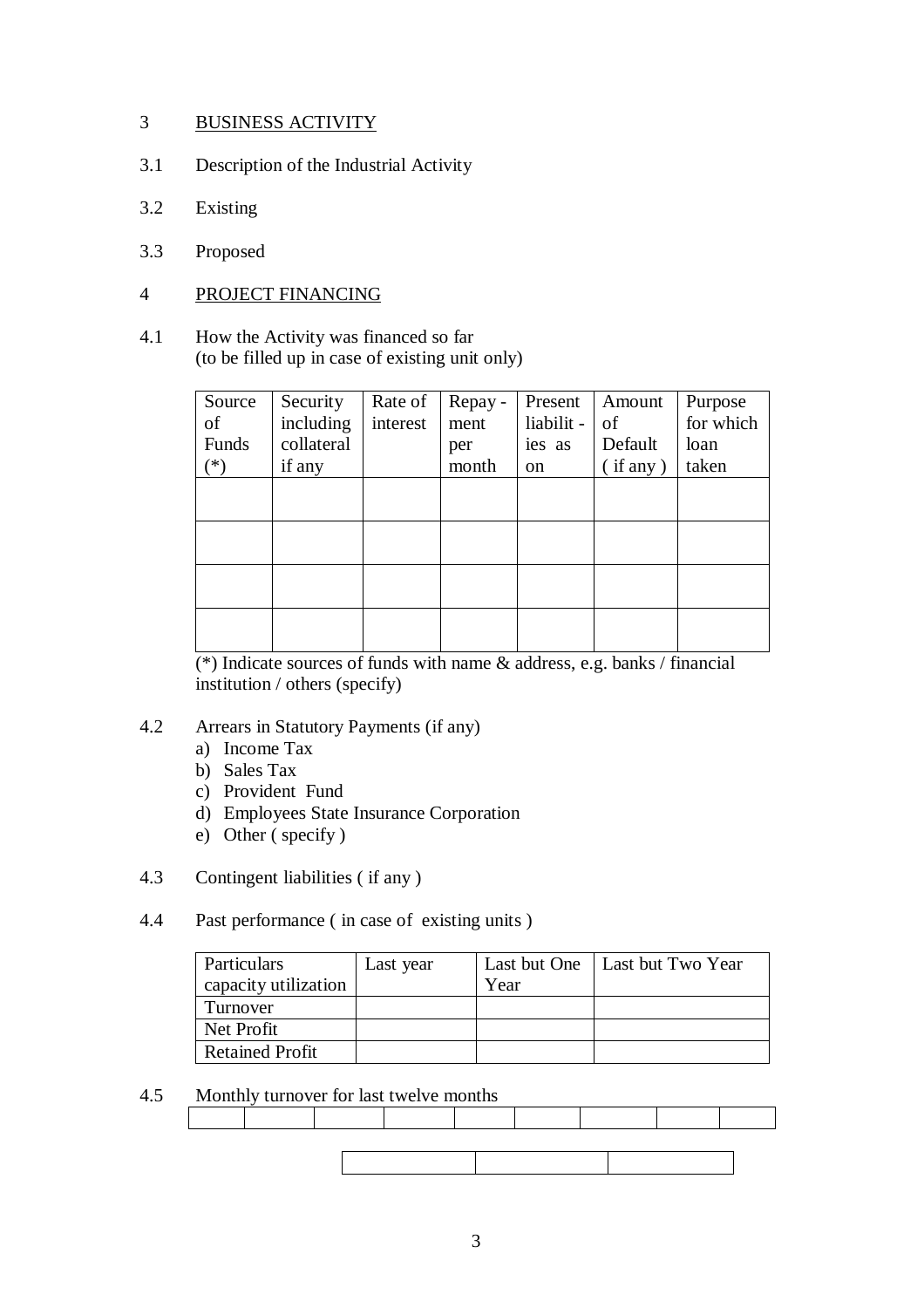### 5 OTHER PROMOTERS

- 5.1 (Please furnish background of the main promoter other than those furnished in Annexure – 1, write – up on other companies, if any, promoted by him or with which he is associated together with a copy of the latest balance sheet)
- 5.2 In case the promoter is a limited company, please furnish a write up on the activities and past performance of the company and any other expansion programme (s) / diversification contemplated.

Please also enclose certified copies of the

- a) Memorandum and articles of Association
- b) Audited Balance Sheet and Trading and Profit & Loss A/cs for the past three years of the promoter company
- c) Copy of the agreement (s), if any, entered into among the promoters

### 6 SHARE HOLDING

- 6.1 Please provide a list of shareholders under the heads
	- a) Promoters
	- b) Other major groups
	- c) Foreign collaborators
	- d) NRI shareholders
	- e) Other institutions

Owing or controlling 5 % or more of equity shares, indicating the amount owned and business relationship if any, with the company

- 6.2 In case of preference shareholders please give a list of ten largest shareholders.
- 6.3 Also furnish number of equity shareholders and preference shareholders.

## 7 MAN POWER

- 7.1 Executives
- 7.2 Supervisory
- 7.3 Administrative / Office Staff
- 7.4 Skilled Labour
- 7.5 Unskilled Labour
- 7.6 Others ( specify)

Present Proposed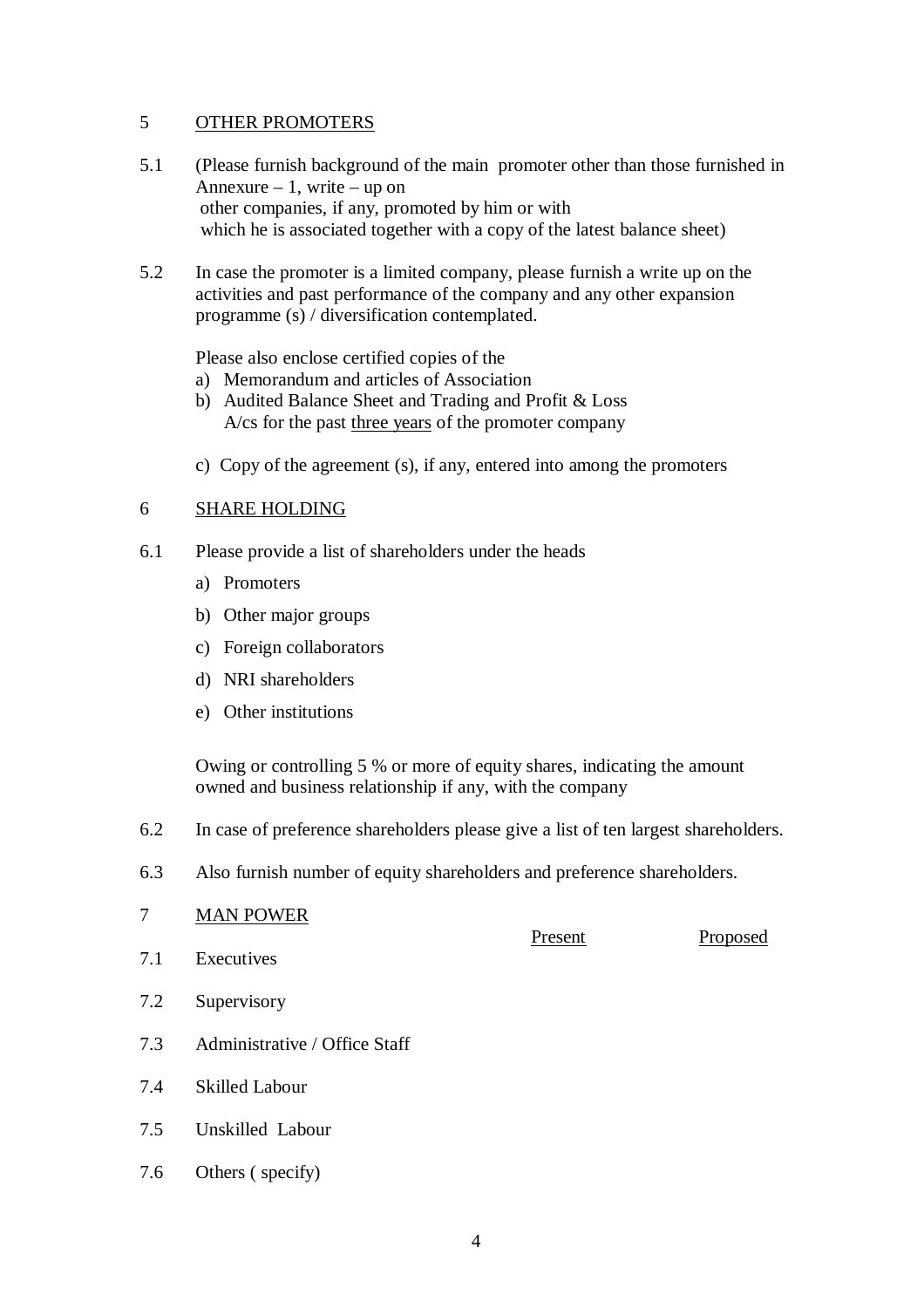7.7 Particulars of existing key technical and executive staff (Please furnish data for existing as well as proposed staff

| Name | Designation | Qualification | Experience | Any special             | Functional |
|------|-------------|---------------|------------|-------------------------|------------|
|      |             |               |            | achievement   Duties at |            |
|      |             |               |            | (Inventions /           | the unit   |
|      |             |               |            | Research                |            |
|      |             |               |            | etc)                    |            |
|      |             |               |            |                         |            |
|      |             |               |            |                         |            |
|      |             |               |            |                         |            |
|      |             |               |            |                         |            |

#### 8 SUBSIDIARIES

- 8.1 If the unit is an ancillary unit the undertaking to which it is catering and its address
- 8.2 Name of the associate concern (s) if any, and
- 8.3 Nature of Association and amount invested
- 8.4 Nature of activity
- 8.5 Items traded / manufactured
- 8.6 Turnover and profit during preceding three years
- 8.7 Names and addressed of bankers

## 9 TECHNICAL BACKGROUND OF EXISTING FACILITY

- 9.1 Name of the products (including by products)  $\&$  its (their) use:
- 9.2 Manufacturing Process , in brief:
- 9.3 Capacity of units (Quantity in Kg./ Volume in Liters)

| Capacity for each<br>products | Licensed | Installed | Operating |
|-------------------------------|----------|-----------|-----------|
|                               |          |           |           |
|                               |          |           |           |
|                               |          |           |           |
|                               |          |           |           |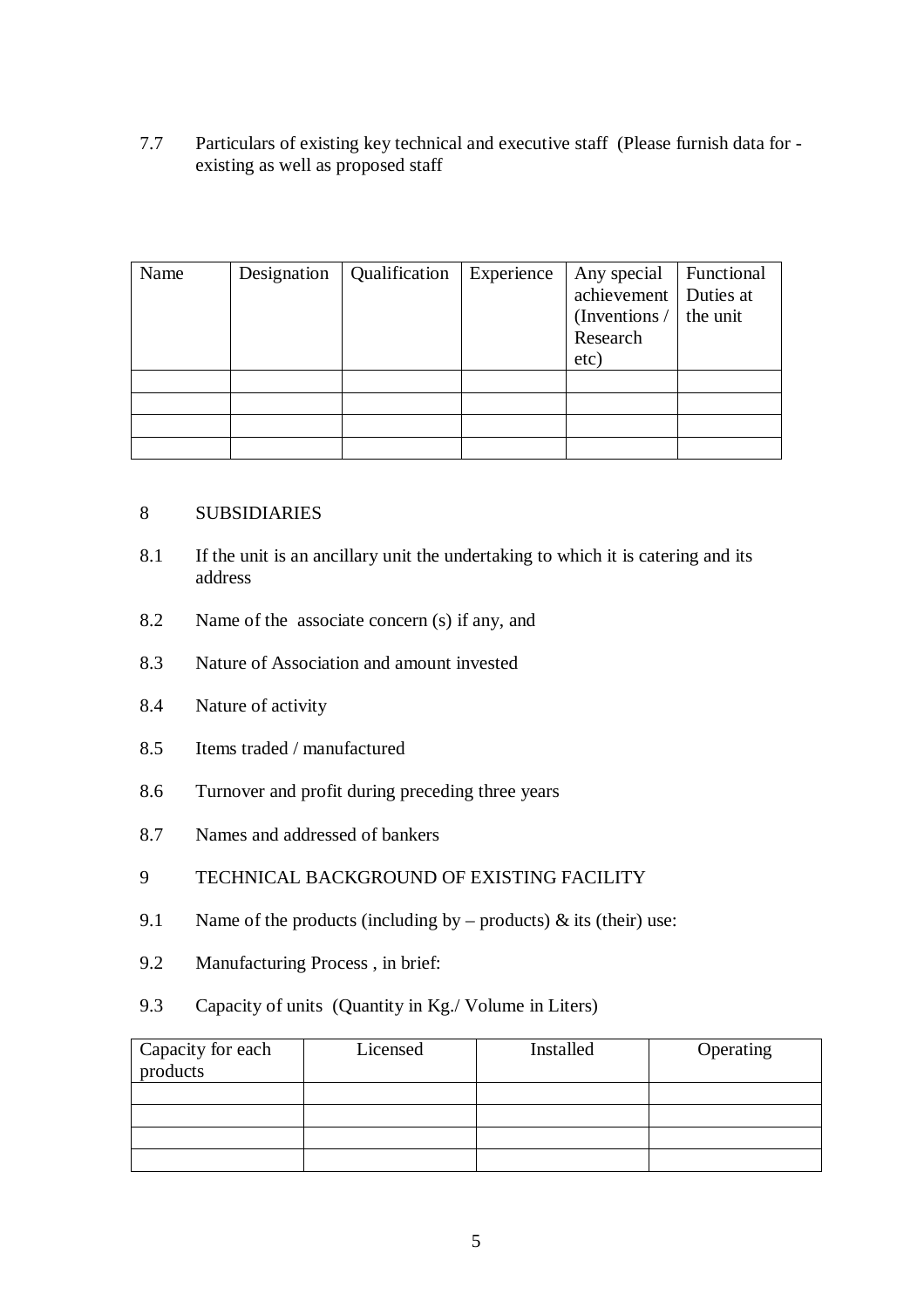No. of working days in a month  $\mathcal{R}$ No. of shifts in a day

9.4 Incase of any collaboration, please furnish a brief – write – up on the period of collaboration agreement, the name of the collaborator company, indicating the activities, size, turnover, particulars of the existing plant, other projects in India and abroad set up with same collaboration.

#### Please enclose

- a. Copy of the published brochure highlighting the activities of the collaborator and balance sheet for the latest year.
- b. Copy of the collaboration agreement.
- c. Fees / royalties payable and the manner in which payable.
- d. Copy of the government approval, if required , for the services of foreign technicians, if any
- 9.5 If there is no collaboration agreement, please furnish full details of arrangement proposed to be made for obtaining technical advice and service needed for the implementation of the project.
- 9.6 Particulars of the Consultants:
	- a. Name and address of the consultants:
	- b. Fees payable and the manner in which payable
	- c. Scope of work assigned to them
	- d. Brief particulars of consultants including organizational set up, bio data, of senior personnel , names of directors / partners, particulars of work done in the past and work on hand.

Please enclose a copy of the agreement with the consultant, and in case of foreign consultants (s) approval of the Government.

- 9.7 Whether any of partners / promoters / directors has any interest in constituents / collaborator firm. If so, details to be furnished
- 9.8 Locational advantages of existing and proposed premises with reference to
- 9.8.1 Absence of civic restrictions
- 9.8.2 Proximity to the source of raw materials
- 9.8.3 Market for the products
- 9.8.4 Availability of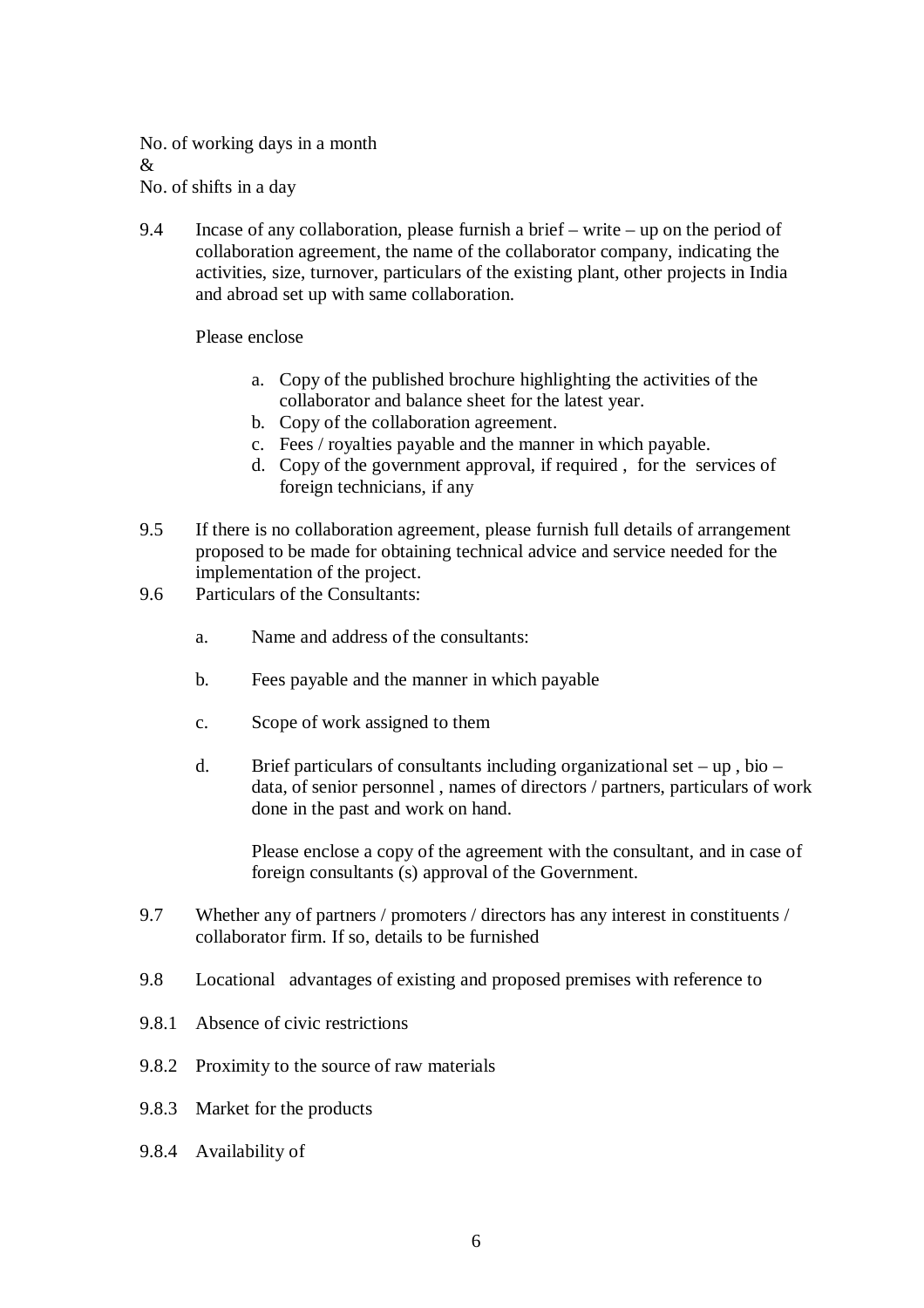- a. Power
- b. Water
- c. Labour
- d. Transport

9.8.5 Whether backward area and benefits available

#### 10 LAND &, BUILDING

10.1 Area. Plinth Area Value (IN sq. meters) (In OOOs of Rs)

|                     | Existing | Proposed | Existing | Proposes |
|---------------------|----------|----------|----------|----------|
| Factory Land        |          |          |          |          |
|                     |          |          |          |          |
| Factory             |          |          |          |          |
| <b>Building</b>     |          |          |          |          |
| Ancillary           |          |          |          |          |
| <b>Building</b>     |          |          |          |          |
| <b>Open Storage</b> |          |          |          |          |
| Space               |          |          |          |          |

Enclosure:

- a. Certified Xerox copy of sale / lease deed
- b. Certified Xerox copy of Govt. order converting the land into industrial land , if applicable
- c. Location map
- d. Certified Xerox copy of the site plan of the land, showing contour lines, the internal roads power receiving station, railway siding, tube wells,etc and blueprint of the buildings duly approved by corporation / municipality / panchayats.
- e. Details of charges / encumbrances created / to be created on the existing assets.
- 10.2 If sub contract of any portion of production is envisaged, the production stages in which the sub – contracting will be done.
- 10.3 Arrangements made for erection and commissioning of the plant , if any
- 10.4 Necessity & purpose for the proposed investment / addition to factory / premises / machinery (in case where such investment is intended) for achievement of the anticipated turnover.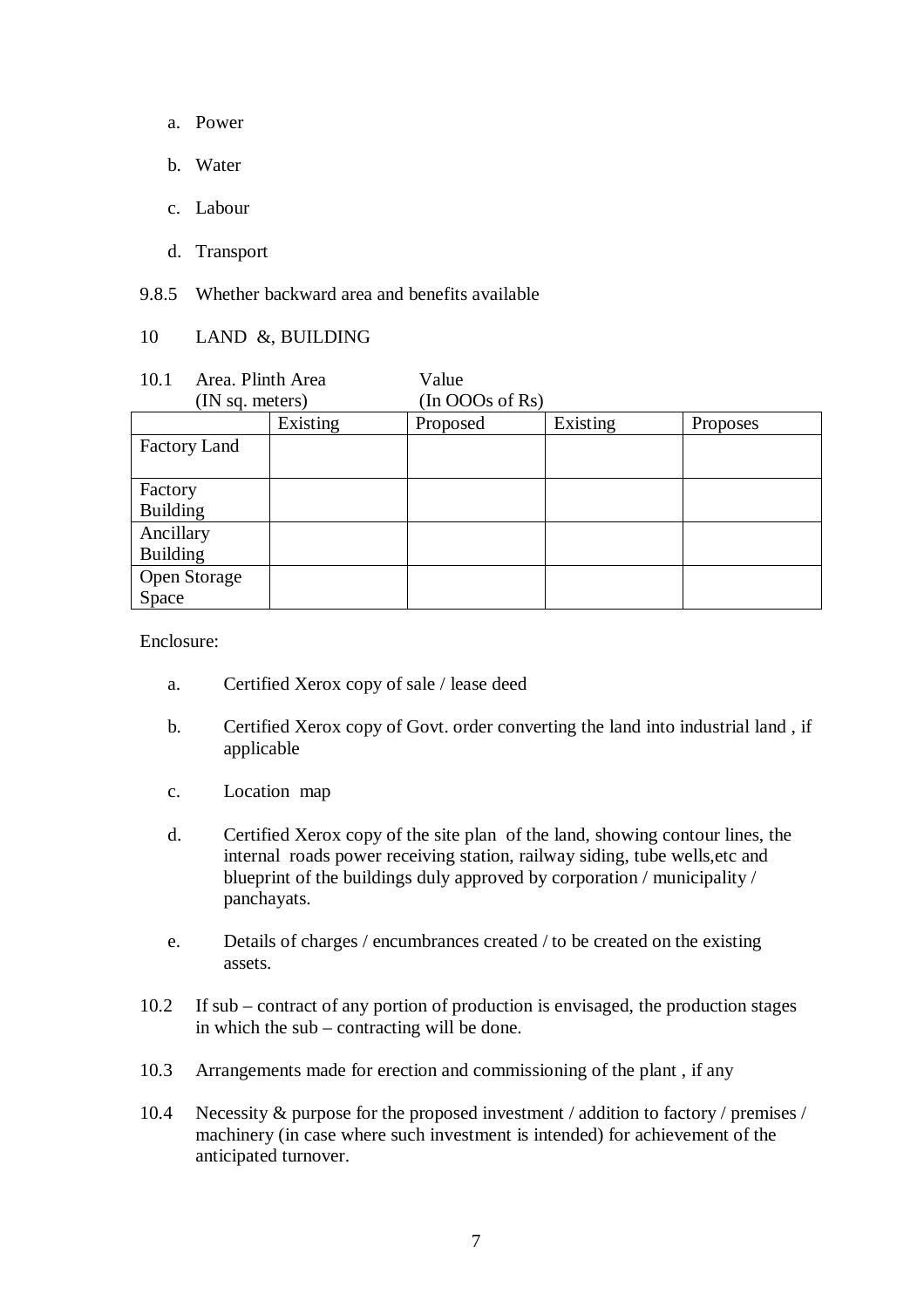#### 11 MEANS OF FINANCING

(Please furnish details of sources of finance for meeting the cost under the following heads)

( In OOs of Rs )

| S <sub>1</sub><br>N <sub>o</sub> | Particulars                                                                                      | Amount<br>already -<br>raised | Amount-<br>propose to -<br>be raised | Total |
|----------------------------------|--------------------------------------------------------------------------------------------------|-------------------------------|--------------------------------------|-------|
| $\mathbf{A}$                     | Capital<br>(specify resources -<br>contributing capital)                                         |                               |                                      |       |
| <b>B.</b>                        | Reserves                                                                                         |                               |                                      |       |
| C.                               | <b>Term Loans</b><br>(give full particulars)                                                     |                               |                                      |       |
| D                                | Unsecured Loans and Deposits -<br>(indicate sources, rate of interest,<br>repayment period etc.) |                               |                                      |       |
| E                                | Deferred payment arrangements<br>including Supplier's Credit                                     |                               |                                      |       |
| $\mathbf F$                      | Subsidy Central Govt.,<br><b>State Government.</b>                                               |                               |                                      |       |
| G.                               | Seed Capital<br>(indicate sources)                                                               |                               |                                      |       |
| H                                | <b>Internal Cash Accruals</b>                                                                    |                               |                                      |       |
| $\mathbf I$                      | Other Sources (specify)                                                                          |                               |                                      |       |
| J                                | Total                                                                                            |                               |                                      |       |